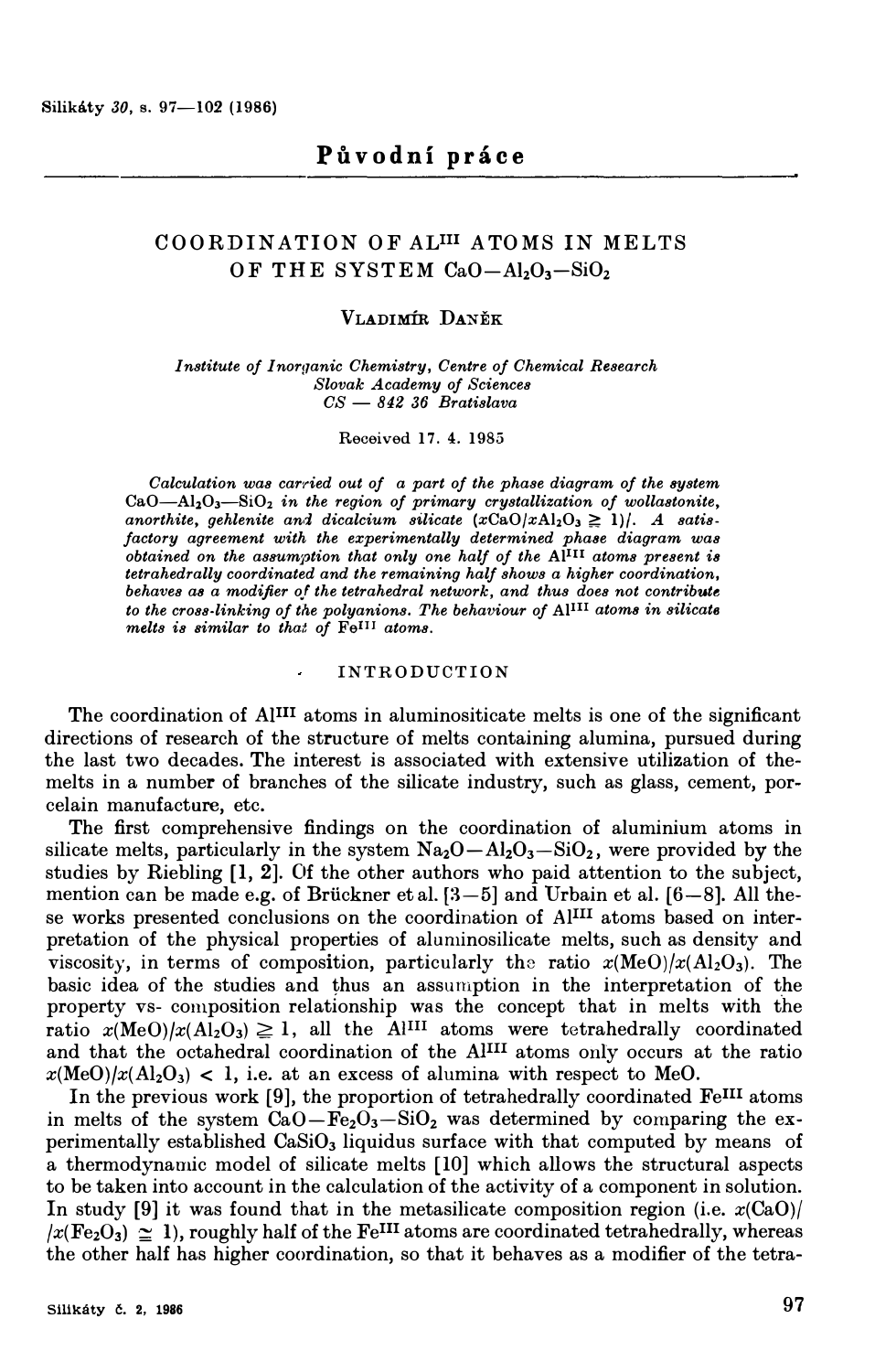hedral network of the polyanions. This finding was additionally confirmed by the interpretation of some physical properties of melts in the system  $CaO - FeO -Fe<sub>2</sub>O<sub>3</sub> - SiO<sub>2</sub>$  [11-14].

The present study was concerned with calculating a part of the phase diagram of the system  $CaO-Al<sub>2</sub>O<sub>3</sub> - SiO<sub>2</sub>$  in the region of primary crystallization of wollastonite, anorthite, gehlenite and dicalcium silicate while taking into account the structural aspects of the coordination of Al<sup>III</sup> atoms. The calculation was carried out by means of Haase's approach for activity computation of components in solution **[15].**

## **THEORETICAL**

Let us have a moles of CaO, b moles of  $\text{Al}_2\text{O}_3$  and c moles of SiO, in solution. The amount of substance of oxygen atoms in such a solution is equal to  $a + 3b + 2c$ . On the assumption that all the  $Al<sup>III</sup>$  atoms present are tetrahedrally coordinated, the amount of substance of the  $Si(A)$ –O bonds in the  $SiO<sub>4</sub>$  or  $AlO<sub>4</sub>$  tetrahedra is equal to  $8b + 4c$ . Then the amount of substance of the bridging oxygen atoms, i.e. that link two SiO<sub>4</sub> or AlO<sub>4</sub> tetrahedra, is equal to  $8b + 4c - (a + 3b + 2c) =$  $= 5b + 2c - a$  and the amount of substance of the non-bridging oxygen atoms is  $2a - 2b$ . The total amount of substance of all atoms in the given mixture is  $2a +$  $+ 5b + 3c.$ 

On the assumption that only one half of the AlIII atoms present are coordinated tetrahedrally, the amount of substance of the  $Si(A) - O$  bonds in the  $SiO<sub>4</sub>$  and  $AlO<sub>4</sub>$ tetrahedra is equal to  $4b + 4c$ . Then the amount of substance of the bridging oxygen atoms is equal to  $b + 2c - a$  and the amount of substance of the nonbridging oxygen atoms will be  $2a + 2b$ . In a similar way one can determine the amounts of substances and thus also concentrations of bridging and non-bridging oxygen atoms in an arbitrary mixture of the system  $CaO-Al<sub>2</sub>O<sub>3</sub>-SiO<sub>2</sub>$  for an arbitrary fraction of tetrahedrally coordinated aluminium atoms in the melt.

As indicated in the previous studies [9, 10], the chemical potential of an arbitrary liquid component in a melt can be expressed as a sum of chemical potentials of all the atoms constituting the given component, i.e. e.g. with the system  $CaO - Al<sub>2</sub>O<sub>3</sub>$  $-SiO<sub>2</sub>$  and the  $Ca<sub>2</sub>A<sub>2</sub>SiO<sub>7</sub>$  component, as a sum of the chemical potentials of calcium, aluminium, silicon atoms and of the bridging and non-bridging oxygen atoms. The activity of a given component can then be calculated according to the equation [15]

$$
a_i = \prod_{j=1}^k \left(\frac{y_j}{y_j^0}\right)^n, \tag{1}
$$

where  $n$  is the amount of substances of  $j$ -th particles in one mole of a given component and  $y_j$  and  $y_j$  are molar fractions of j-th particles in mixture and in the pure component respectively. For example, the following expression can be derived for the activity of  $Ca<sub>2</sub>Al<sub>2</sub>SiO<sub>7</sub>$  on the assumption that half of the AlIII atoms are coordinated tetrahedrally:

$$
a(C_2AS) = \left(\frac{a}{0.167s}\right)^2 \left(\frac{2b}{0.167s}\right)^2 \left(\frac{c}{0.083s}\right) \left(\frac{b+2c-a}{0.083s}\right) \left(\frac{2a+2b}{0.5s}\right)^6 \quad (2)
$$

where  $s = 2a + 5b + 3c$ , as according to the above method for determining the bridging and non-bridging oxygen atoms, one mole of  $Ca_2Al_2SiO_7$  will contain two moles of calcium atoms, two moles of aluminium atoms, one mole of silicon atoms, one mole of bridging oxygen atoms and six moles of non-bridging oxygen atoms.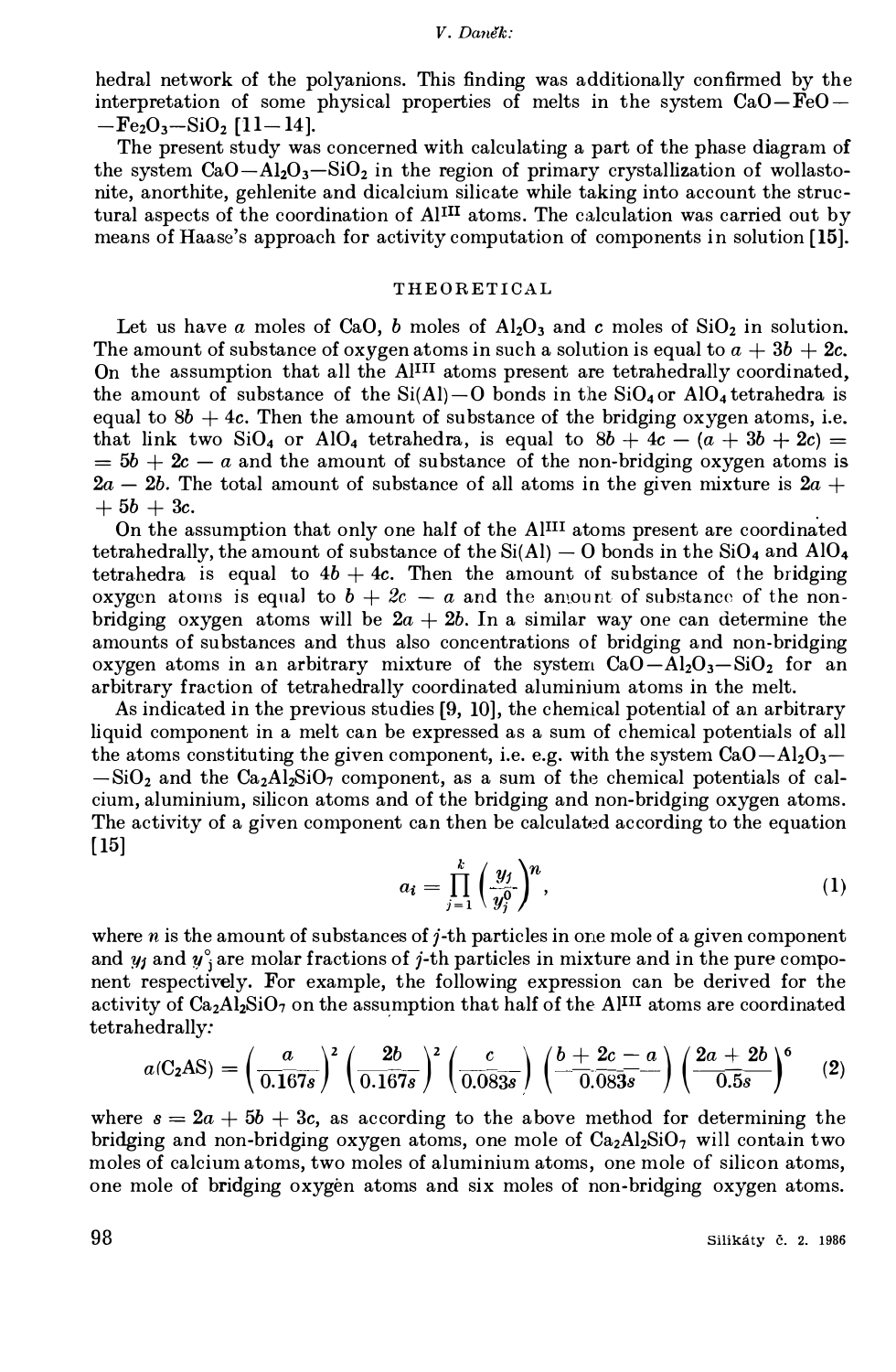The values of activity obtained in this way can be substituted into the simplified LeChatelier-Shreder equation so that the primary crystallization temperature of the given component in solution ( $\Delta H$ ! = const.) is obtained,

$$
T_{i,1iq.} = \frac{\Delta H_i'T_i'}{\Delta H_i' - RT_i'\ln a_i} \tag{3}
$$

where  $\Delta H'_{i}$  and  $T'_{i}$  are the enthalpy and temperature of melting of component i respectively. The values for the components of the system  $CaO - Al<sub>2</sub>O<sub>3</sub> - SiO<sub>2</sub>$  were taken over from the literature [16] and are listed in Table I.

| Table |  |
|-------|--|
|-------|--|

| Component                        | $\boldsymbol{T}$<br>$\overline{\kappa}$ | $\Delta H_i^f$<br>$kJ$ mole <sup>-1</sup> |  |
|----------------------------------|-----------------------------------------|-------------------------------------------|--|
| CaSiO <sub>3</sub>               | 1813                                    | 56.0                                      |  |
| $CaAl2Si2O7$                     | 1826                                    | 166.8                                     |  |
| $Ca2Al2SiO7$                     | 1866                                    | 155.9                                     |  |
| Ca <sub>2</sub> SiO <sub>4</sub> | 2403                                    | 55.4                                      |  |

| Enthalpy of melting and temperature of melting of pure |  |  |  |  |  |  |  |
|--------------------------------------------------------|--|--|--|--|--|--|--|
| components according to the data by Bottinga and       |  |  |  |  |  |  |  |
| Richet $[16]$                                          |  |  |  |  |  |  |  |

| RESULTS AND DISCUSSION |  |
|------------------------|--|
|------------------------|--|

Fig. 1 shows a part of the phase diagram of the system  $CaO - Al<sub>2</sub>O<sub>3</sub> - SiO<sub>2</sub>$  in the region of primary crystallization of wollastonite, anorthite, gehlenite and dicalcium silicate, calculated on the basis of the assumption that one half of the aluminium



*Fig. 1. Calculated part of the phase diagram of the system CaO-Al<sub>2</sub>O<sub>3</sub>-SiO<sub>2</sub>; <i>full lines - one half of Al<sup>III</sup> atoms in tetrahedral coordination, dashed lines — all of the Al<sup>III</sup> atoms in tetrahedral coordination.*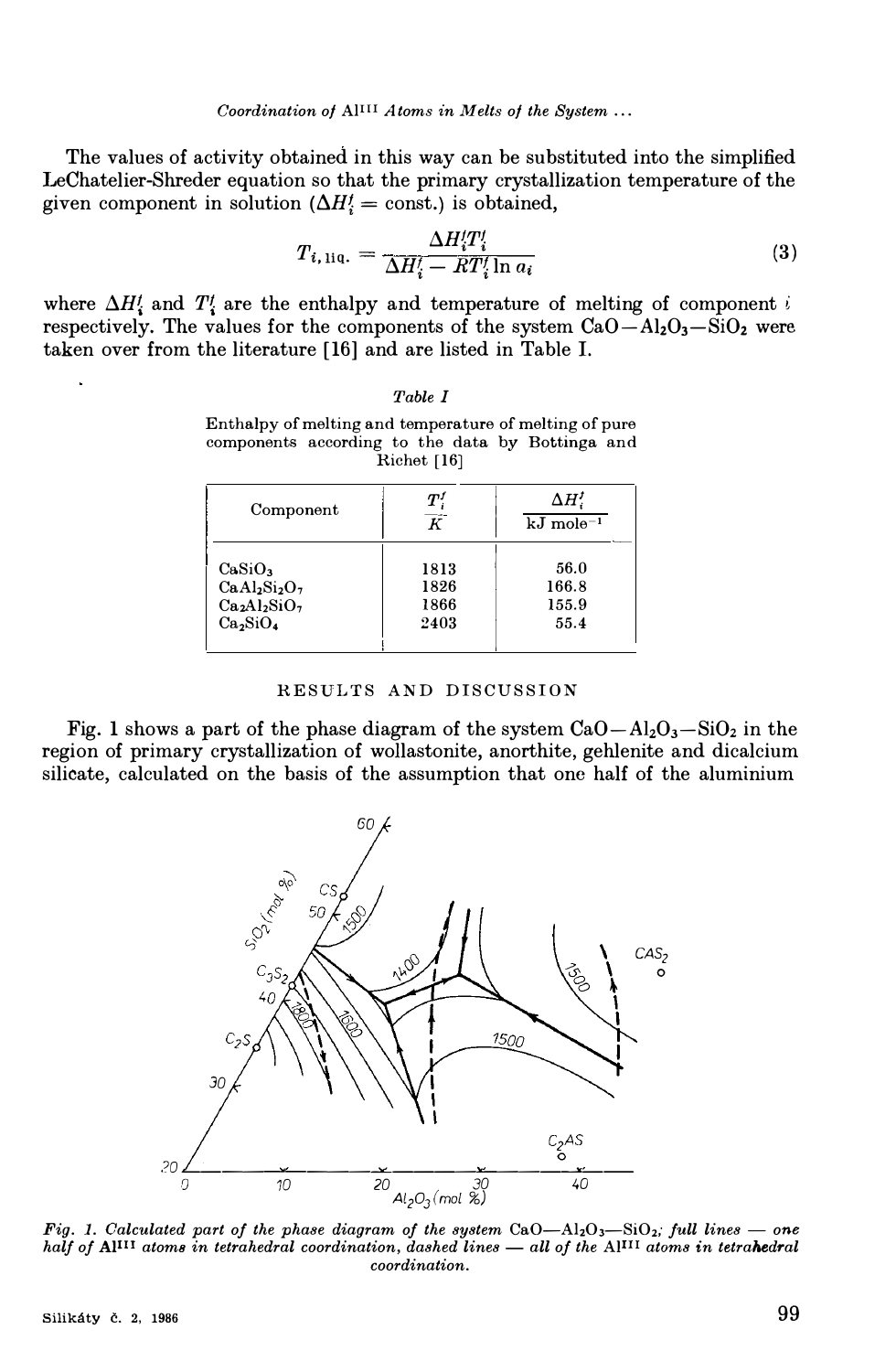#### *V. Danek:*

atoms present are tetrahedrally coordinated over the entire concentration range in question, and that the other half of the Al111 atoms has a higher coordination, obviously an octahedral one, and do not participate in the formation of the polyanionic network. As follows from a comparison with the experimentally determined phase diagram [17], the agreement is very satisfactory, which indicates that the assumption was acceptable (Fig. 2). The existing idea of tetrahedral coordination



*Fig. 2. Experimentally determined part of the phase diagram of the system*  $CaO-Al<sub>2</sub>O<sub>3</sub> - SiO<sub>2</sub>$ *according to the data by Muan and Osborn [17].* 

of all the Al<sup>III</sup> atoms in the given concentration range  $(x(CaO)/x(A<sub>2</sub>O<sub>3</sub>) \ge 1)$  is therefore obviously incorrect, as also follows from the boundary lines of the liquidus surfaces for the individual components calculated for this case and designated by dashed lines in Fig. 1. The finding on the partial tetrahedral coordination of Al<sup>III</sup> atoms in the composition range where the ratio  $x(CaO)/x(Al_2O_3) \geq 1$ , is relatively surprising in view of the available information on the behaviour of AlIII atoms in silicate melts. However, it is in agreement with the similar behaviour of FeIII atoms in the melts of the system  $CaO-Fe<sub>2</sub>O<sub>3</sub>-SiO<sub>2</sub>$  [9].

The results of the calculation of the part of the phase diagram of the system  $CaO - Al<sub>2</sub>O<sub>3</sub> - SiO<sub>2</sub>$ , regardless of the good agreement with the experimentally determined phase diagram, can only be considered as qualitative ones in view of the certain simplifications employed in the calculation. The conversion of wollastonite to pseudowollastonite was neglected, as was the narrow region of primary crystallization of rankinite at the dicalcium silicate side. The succes of the calculation procedure suggested is further restricted by the realiability of the thermodynamic data on the melting enthalpy of the components in question. From this point of view, it was decided to use the data specified in the review study by Bottinga and Richet [16]. Precise calorimetric measurements in this system are anyway indispensable.

It can be concluded that the activity calculation method employed is well applicable for various other types of glass-forming oxidic melts, and that it allows the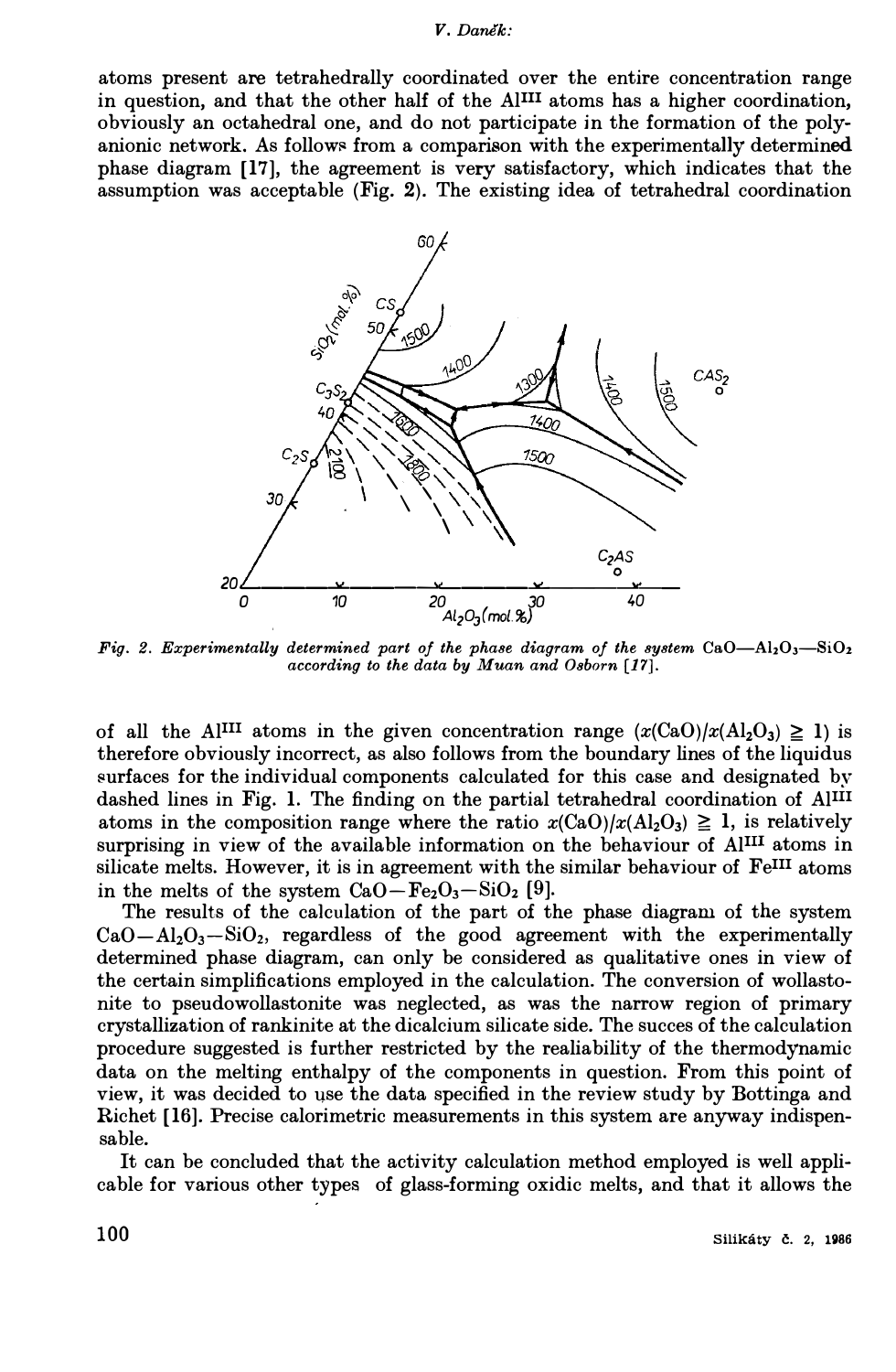**structural aspects of the systems being studied to be taken into account by expressing semiquantitatively the various coordinations of some of the atoms present as an adjustable parameter. In this way the method can serve as a calculation method in the study of the structure of oxidic melts.** 

## **References**

- **[l] Riebling E. F.: Can. J. Chem.** *42,* **28ll (1964).**
- **[2] Riebling E. F.: J. Chem. Phys.** *44,* **2857 (1966).**
- **[3] Briickner R., Chun H. U., Goretzki H.: Jap. J. Appl. Phys.** *17,* **Suppl. 17 - 2, 191 (1978).**
- **[4] Briickner R., Chun H. U., Goretzki H., Sammet M.: Front. of Glass Science, Int. Conf. Los Angeles, 16th-18th 7. 1980.**
- **[5] Hunold K., Briickner R.: Glastechn. Ber.** *53,* **149 (1980).**
- **[6] Urbain G.: Thesis, Paris VI, 1972 (C.N.R.S.: A 08263).**
- **[7] Rossin R., Bersan J., Urbain G.: Rev. int. Htes. Temp. et Refract.** *1,* **159 (1984).**
- **[8) Urbain G.: Rev. int. Htes. Temp. et Refract.** *11,* **133 (1974).**
- **[9) Dantlk V.: Chem. zvesti** *38,* **379 (1984).**
- **[10) Panek Z., Danek V.: Silikaty** *21,* **97 (1977).**
- **[II] Licko T., Danek V., Panek Z.: Chem. Papers** *39,* **539 (1985).**
- **[12) Danek V., Licko T., Panek Z.: Chem. Papers** *39,* **459 (1985),**
- **[13) Danek V., Licko T., Panek Z.: Chem. Papers** *40,* **No. 2 (1986).**
- **[14) Danek V., Licko T., Panek Z.: Silikaty** *29,* **291 (1985).**
- **[15] Haase R.: Thermodynamic properties of Gases, Liquids and Solids in:** *Physical Chemistry,* **Vol. l, p. 352, ed. E. Eyring, D. Henderson, W. Jost. Academic Press, New York 1971.**
- **[16] Bottinga Y.,Riohet P.: Earth Planet. Soi. Let.** *40,* **382 (1978).**
- **[17) Muan A., Osborn E. F.:** *Phase Equilibria Among Oxides in Steelmaking.* **Addison-Wessley Publishing CQ., Reading, Mass. 1965.**

# KOORDINACIA Al<sup>111</sup> ATÓMOV V TAVENINÁCH SÚSTAVY **CaO-Al2O3-SiO<sup>2</sup>**

## **Vladimir Danek**

#### *Ustav anorganickej chemie Centra chemickeho vyskumu SA V 842 36 Bratislava*

Uskutočnil sa výpočet časti fázového diagramu sústavy CaO-Al<sub>2</sub>O<sub>3</sub>-SiO<sub>2</sub> v oblasti pri**marnej krystalizaoie wollastonitu, anortitu, gehlenitu a dikaloiumsilikatu (x(CaO)/x(AhO3)**  ≥ 1). Ako vyplýva z obrázkov 1 a 2, dobrá zhoda s experimentálne stanoveným fázovým dia**gramom sa ziskala za predpokladu, ze len polovioa pritomnyoh AfIII at6mov je tetraedrioky**  koordinovaná a podieľa sa na tvorbe polyaniónovej siete tetraédrov Si(Al)O<sub>4</sub>. Zvyšná polo-<br>vica Al<sup>111</sup> atómov je vyššie koordinovaná, pravdepodobne oktaédricky, správa sa ako modifikátor tetraédrickej siete a neprispieva teda k zosieťovaniu polyaniónov. Je zrejmé, že do**terajsie predstavy o tetraedriokej koordinaoii vsetkyoh at6mov AIII1 v uvedenej koncentracnej**  oblasti nezodpovedá skutočnosti. Správanie sa Al<sup>III</sup> atómov v kremičitanových taveninách je **podobne ako spra.vanie sa FeII1 at6mov v tyohto taveninaoh.** 

- *Obr. 1. Vypočítaná časť fázového diagramu sústavy CaO—Al***<sub>2</sub>O<sub>3</sub>—SiO<sub>2</sub>; plné čiary polovica Al<sup>III</sup>** *at6mov v tetraedrickej koordinacii, i5iarkovane i5iary- vsetky* **AIIII** *at6my v tetraedrickej koordinacii.*
- *Obr. 2. Experimentalne stanovena cast jazoveho diagramu sustavy* **CaO-Al2O3-SiO**2 *podla udajov Muana a Osborna [17].*